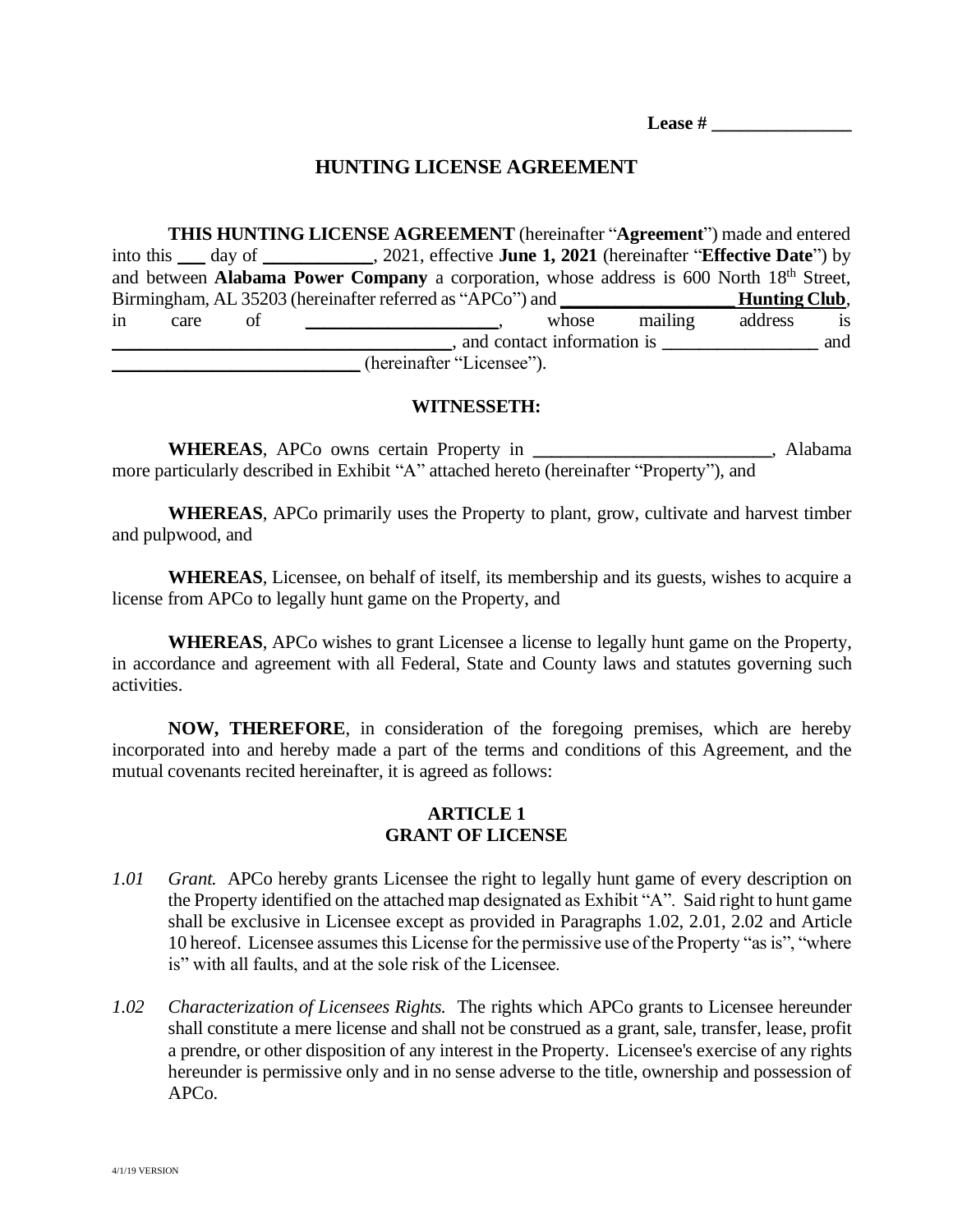# **ARTICLE 2 APCO'S RESERVATION OF RIGHTS**

- *2.01 Normal Use of Property.* APCo reserves the right to enter the Property at any time in pursuit of any of its business activities or corporate powers, including but not limited to, cutting timber or pulpwood, planting and caring for trees, site preparation and weed tree control, cutting fire lanes, constructing, operating and maintaining on said Property electric transmission lines and appliances in connection therewith, dams, power plants, locks, water channels and other structures or works necessary in connection with a dam or dams now constructed or to be constructed either upstream or downstream from the lands herein leased, and the right to do all things necessary in determining the usefulness of said lands therefor, together with the right of ingress and egress, and that APCo shall not be liable to the Licensee, its employees or anyone else on said Property, for any loss or damage whatever accruing or resulting directly or indirectly therefrom, or for any of the consequences which may result from the construction, maintenance or operation of said transmission lines and appliances, dam or dams, power plants, locks, water channels or other structures or works. If, in the course of APCo's use of Property it becomes necessary, expedient, or advisable for APCo to temporarily prohibit, curtail, or suspend hunting on any part or all of the Property, APCo shall have the right to do so immediately.
- *2.02 Disposition of Property.* APCo reserves the absolute right to develop, grant, convey, sell or otherwise dispose of the Property, or any portion thereof, at any time during the term of this Agreement without the consent of Licensee or prior notice to Licensee. APCo shall notify Licensee of any such development, grant, conveyance, sale or other disposition within thirty (30) days after consummation of such transaction. Thereupon, all rights granted Licensee hereunder shall terminate in accordance with Article 9 hereof, unless otherwise provided in Article 10 hereof.
- *2.03 Withdrawal of Property from Program.* APCo reserves the absolute right to withdraw the Property from its hunting program for any reason and at any time during the term of this Agreement without the consent of Licensee or prior notice to Licensee. Upon notice by APCo of any such withdrawal, all rights granted Licensee hereunder shall terminate thirty (30) days after said notice in accordance with Article 9 hereof, unless otherwise provided in Article 10 hereof.

### **ARTICLE 3 OPERATION UNDER THE LICENSE**

Licensee shall be fully responsible for ensuring that its members, guests and any other persons on the Property under the authority of Licensee, abide by the following requirements imposed on Licensee, hereunder:

*3.01 Wildlife Management.* Licensee shall exercise its rights hereunder in accordance with accepted wildlife management principles. Licensee shall not forbid hunting of any species of game during legal seasons on the Property without the express written consent of APCo. Such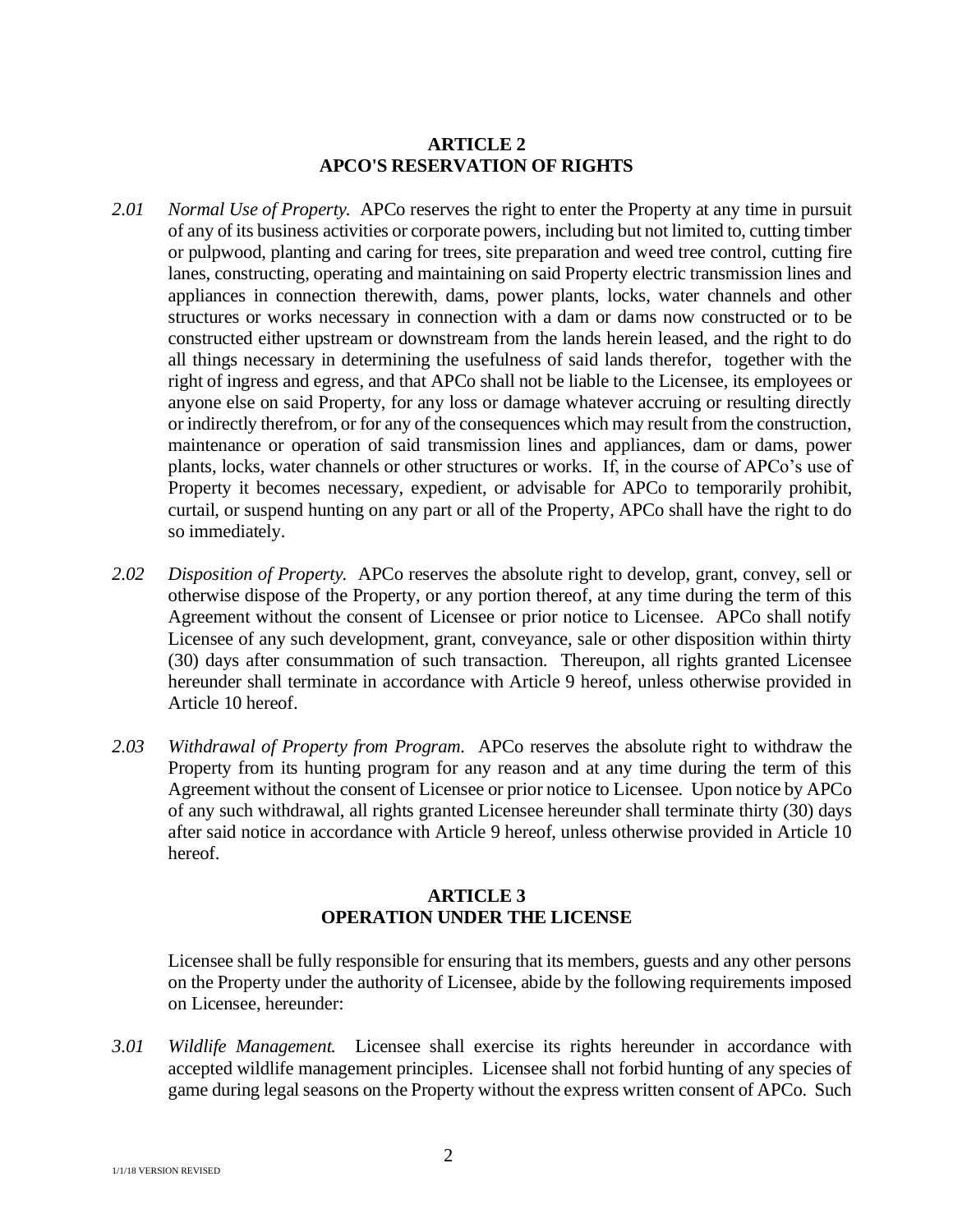consent shall be given only after an investigation to ensure that such action is necessary to properly manage and protect wildlife populations, and is in the best interest of residents and landowners in the immediate area. APCo shall notify Licensee of its decision within thirty (30) days following receipt of a written request from Licensee.

- *3.02 Fire Prevention and Control.* Licensee shall not build, start or set fires on the Property and shall take all reasonable precautions to prevent forest fires on the Property. Furthermore, if Licensee discovers or learns of any fire on the Property or in the vicinity thereof, Licensee shall immediately notify APCo and the Alabama Forestry Commission and take all reasonable measures to control and extinguish the fire and to prevent or minimize damage to persons, land and personal Property.
- *3.03 Interference with APCo Activities.* Licensee recognizes the primary right of APCo to the ownership, use and possession of the Property. Licensee shall not interfere with any of the rights of APCo reserved under Article 2 hereof or with the rights of any other person, firm or corporation holding any interest in the Property.
- *3.04 Maintenance.* Licensee assumes a reasonable duty of care for the Property. APCo reserves the right to assess damages to the Licensee for its failure to maintain the Property in a reasonable manner. Violation of Licensee's duty of care can result in an immediate termination of this Agreement. Licensee shall not permit litter to remain on the Property nor engage in or permit any activity which may damage, destroy or injure the Property including any timber, pulpwood or other tree growth thereon. Prohibited activities include, but are not limited to, placing nails, spikes, screws or other metal objects in any tree on the Property. In addition, Licensee prior to termination or expiration of this Agreement shall remove all things brought onto the Property by it or any of its members or guests. Any personal property left on the Property upon termination or expiration of this Agreement will be deemed to be abandoned immediately upon said termination or expiration and will be removed at the expense of the licensee.
- *3.05 Cultivation and Construction.* Licensee shall not build or construct any road, building, gate, lake, pond, or other structure of any type without the prior written approval of APCo. Licensee may cultivate food plots, but only after prior written approval of APCo, and only to the extent allowed by law.
- *3.06 Cutting.* Licensee shall not cut any timber, pulpwood or trees of any kind on the Property without the prior written consent of APCo. Further, Licensee shall not cause, permit or allow any others to cut any timber, pulpwood or trees of any kind on the Property without the prior written consent of APCo. Licensee shall provide APCo prompt notice upon Licensee becoming aware of any timber, pulpwood or trees of any kind on the Property being cut without APCo's prior written consent.
- *3.07 Posting.* Licensee shall have the right to post signs on the perimeter of the Property and on the sides of roads crossing the Property. Said signs may prohibit hunting by persons not authorized to do so under the terms of this Agreement. Licensee shall submit all signs to APCo for written approval prior to posting.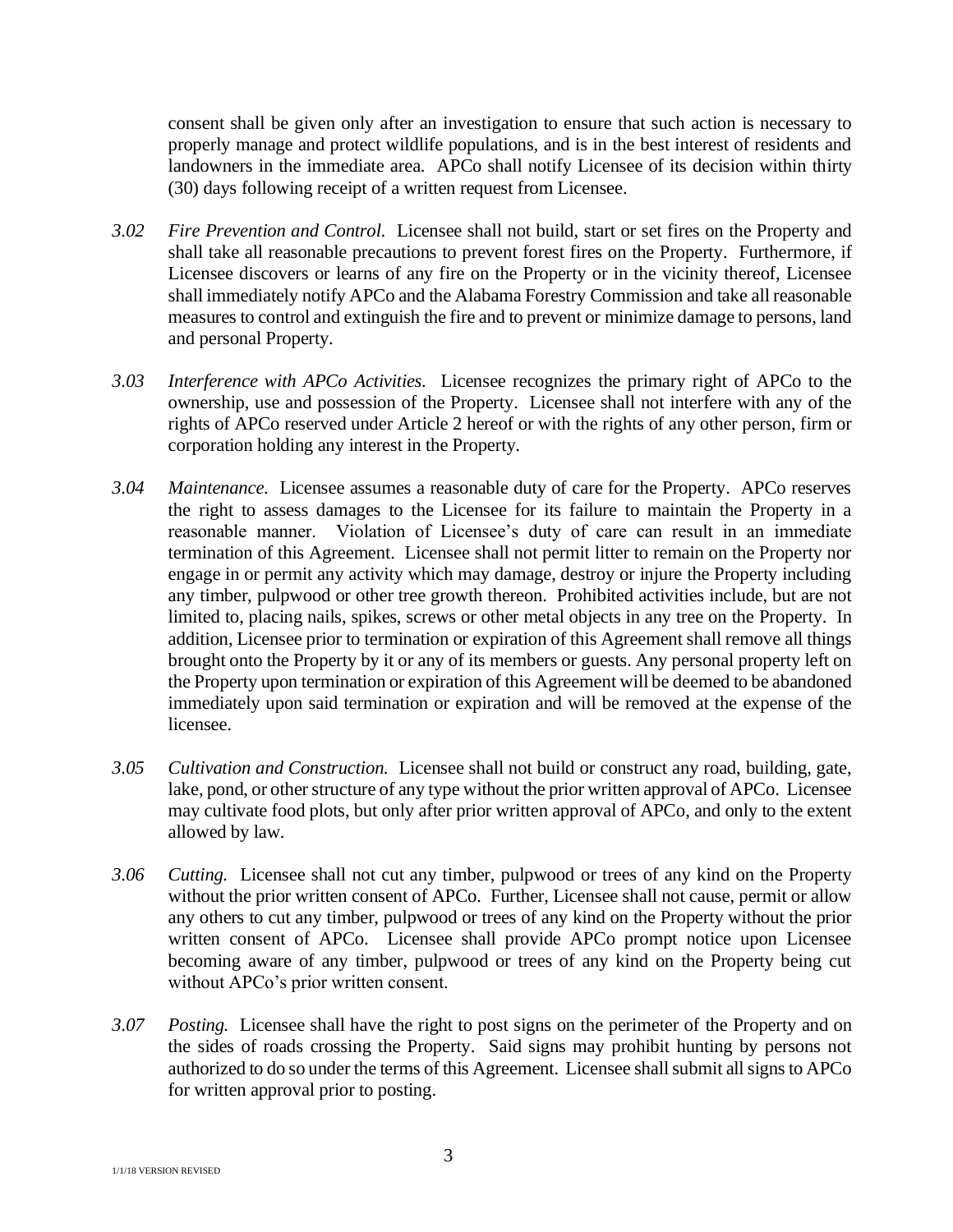- *3.08 Boundaries.* Licensee shall exercise its best efforts to ensure that its members and guests have strict knowledge of, and adhere to the boundaries of the Property, and any setoffs and/or other restrictions specified in Section 3.09 hereto. In the event Licensee, its members or guests, engage in hunting activities on APCo lands not covered by this agreement, APCo may, at its election, immediately terminate this agreement.
- *3.09 Compliance with the Law.* In all its operations on the Property, Licensee, its members and guests shall comply with all applicable federal, state and local laws/regulations and any other related requirements now in effect or subsequently adopted during the term of this Agreement, including, but not limited to, those governing fishing, hunting and the use of firearms. The parties hereto specifically agree that compliance with all applicable federal, state and local laws and related requirements is of the essence of this Agreement, including, but not limited to, the following:
	- (a) Licensee, its members and its guests shall only hunt on the Property during legal hunting seasons at specified legal times for the type of hunting and type of animal being hunted.
	- (b) Licensee, its members and its guests shall not hunt or attempt to hunt within 200 yards of any dwelling belonging to another, whether occupied or not, without the permission of the owner or lessee of said dwelling. Provided further, it shall be unlawful for any person to discharge a firearm while hunting in such a manner that any projectile strikes any dwelling or building used for human occupation, whether occupied or not, or any commercial vessel, without the permission of the owner or lessee of said dwelling, building or vessel. See Ala. Code §§9-2-7, 9-2-8 and 9-2-12 (1975) (as amended by APCo).
	- (c) Licensee, its members and its guests shall not hunt, attempt to hunt or discharge a firearm within 100 yards of the right-of-way of any public road, highway or railroad with a centerfire rifle, a shotgun using slugs or shot larger than number four (4) shot or a muzzle loading rifle .40 caliber or larger. Ala. Code §9-11-257 (as amended by APCo).
	- (d) Licensee, its members and its guests shall not hunt, trap, capture, injure, kill or destroy any wild game on another person's land without having in possession the written permission of the landowner or person in control of such land, unless accompanied by the landowner or unless a guest of the landowner.
	- (e) Licensee, its members and its guests must be properly licensed and must timely complete the mandatory Alabama Game Check information for any deer or turkey harvested within 48 hours through the Outdoor Alabama app, online or telephone (1-800-888-7690).
- *3.10 Restrictions.* Licensee shall not do any trapping on the Property. The Licensee shall not hunt deer with the use of dogs. Hunting camps or any habitable structure are prohibited.

Licensee understands that APCo has no right to grant permission for Licensee to violate any federal, state or local law. To the extent that APCo consents to any action by Licensee which may be in violation of any such laws, such consent shall have no effect and shall not constitute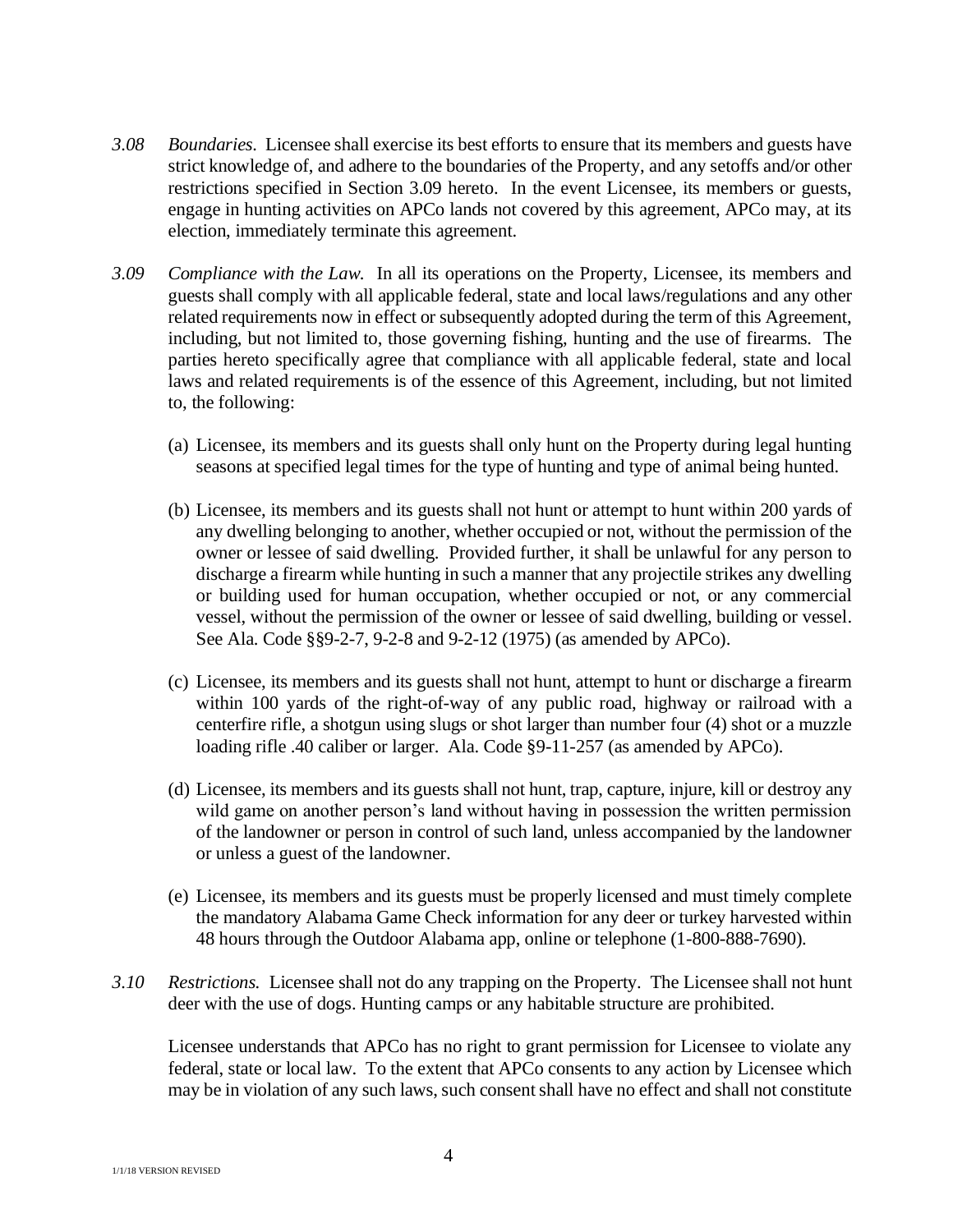a waiver by or estoppel against APCo with regard to the provisions of Paragraphs 3.09 and 3.10 of this Agreement. It is Licensee's responsibility to understand and be aware of all laws, rules and regulations applicable to Licensee's activities. Any violation of the provisions of Paragraphs 3.09 or 3.10 of this Agreement by Licensee, or by any persons on the Property with permission of Licensee, shall immediately and without notice terminate and void all rights of Licensee to hunt and fish on the Property, to the effect that any further such activities of Licensee, or persons on the Property with permission of Licensee, including hunting and fishing on the Property, shall be deemed to be done without the permission or consent of APCo.

APCo and Licensee hereby grant the right and license to all applicable federal, state and local agencies to enter upon the Property for the purpose of enforcing fishing, hunting and game laws, rules and regulations. A copy of this Agreement may be provided by APCo to any such agencies.

Licensee shall not engage in any commercial activity upon the Property. Said prohibition includes, without limitation, non-recreational, trade or commercial hunting, or any activities for which the Licensee may attempt to open the Property to the public (e.g., fundraisers, trail rides, etc.).

The possession of alcohol and illegal drugs on the Property shall be prohibited at all times.

- *3.11 Reporting Timber Damage.* Licensee shall promptly report to APCo any significant dead, dying or damaged timber on the Property.
- *3.12 Hunting Periods and Use*. Hunting shall be permitted under this Agreement only during legal hunting seasons, as dictated by the State of Alabama that may fall between September 15 and April 30.
- *3.13 Use of All-Terrain Vehicles*. Use of all-terrain vehicles on the Property may only be used by Licensee merely as a means of transportation on the Property, provided that such use (a) is done so in a responsible manner and is in compliance with all applicable federal, state, and local laws and other related requirements, (b) does not cause material damage or injury to the Property as determined by APCo, and (c) safety helmets are used at all times pursuant to insurance requirements.
- *3.14 Hunting on Electric Utility Right-of-Way*. Structures such as deer stands or shooting houses for hunting purposes are dangerous when improperly located on or near electrical facilities. Any temporary or permanent structure placed within the company's right-of-way without the knowledge or consent of APCo is prohibited. APCo will permit these structures on the outer edge of the right-of-way. Structures that are attached to transmission towers or other power poles, block access facilities or are too close to facilities, or are located underneath a high voltage line are not allowed and will be required to be removed by Licensee. Prior to placing hunting structures within APCo right-of-way, please contact an Alabama Power right-of-way specialist at 1-877-891-2079.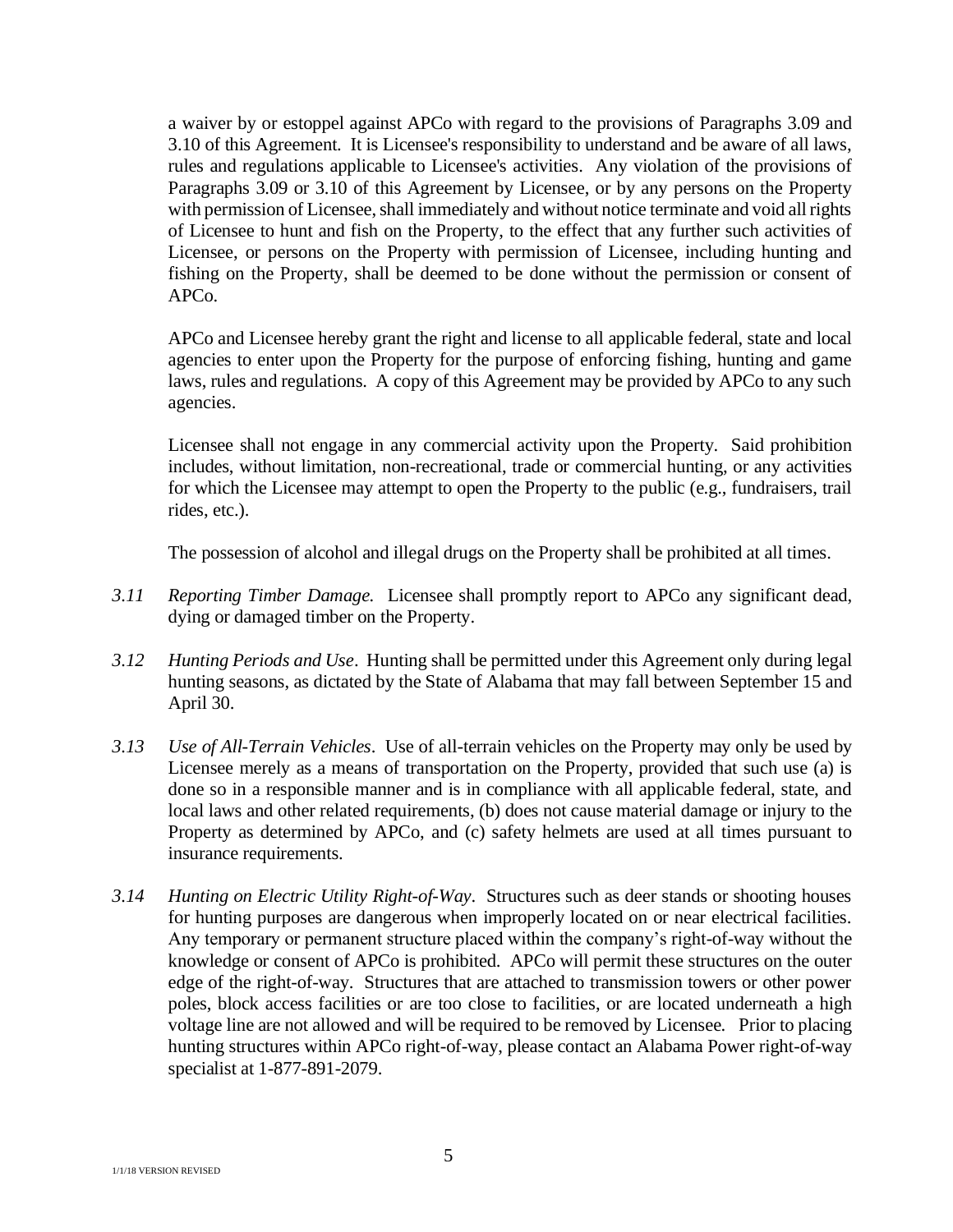- *3.15 Tree Stands.* Safety harnesses are required with use of tree stands pursuant to insurance requirements.
- *3.16 Member List.* **Licensee is required to provide to APCo an updated list of member names with, at a minimum, (1) the names of each member and (2) the name, address, phone number and electronic mail address for the primary contact and secondary contact.** Failure to timely update APCo with changes to Licensee's member list with the required information set forth in this paragraph may result in cancellation of the License.

### **ARTICLE 4 NO WARRANTY / UNSAFE CONDITIONS**

APCo makes no warranty that it has good title to the above-granted rights and shall not be liable to Licensee for failure of its title or right to possession of any part of the Property. APCo further makes no warranty of any type as to the condition of the Property or its suitability for hunting or any other purpose. Licensee agrees that there may be unsafe conditions on the Property and that it waives and releases any duty on the part of APCo to make any part of the Property safe or to warn Licensee or any of its members or guests of any unsafe condition. All members and guests of Licensee shall be deemed invitees or licensees of Licensee and not of APCo. APCo does not guarantee access to the Property and APCo shall have no obligation to maintain roadways to or on the Property. APCo shall have no obligation to prevent trespassing, including poaching, on the Property and assumes no responsibility for the acts of any third parties.

# **ARTICLE 5 LIABILITY AND INDEMNIFICATION**

Licensee, its members, guests and others on the Property under authority of Licensee, shall conduct all their activities on the Property strictly at their own risk. APCo shall not be liable for any damage or destruction of Property, or injury or death of persons, or any violation of law which may arise in any manner as a result of Licensee's exercise of its rights and duties under this Agreement. Licensee agrees and covenants to release, indemnify, hold harmless and defend APCo and APCo's agents, servants, or employees from any and all claims, damages, suits, or actions of any character and any loss, cost or expense for damages to Property and for injury or death to persons arising out of, related to, or in any way associated or connected with or growing out of any use by the Licensee and its invitees and licensees of the Property or the exercise of the rights granted hereunder, in whatever manner the same may be caused, or whether or not the same be caused, occasioned or contributed to by the negligence, sole or concurrent, of APCo, or its agents, servants or employees. Such release, indemnity, hold harmless and defense agreement shall apply without limitation to all persons and shall specifically apply for any claim, damages, injuries, suits or actions of any character for injuries or damage suffered by Licensee, any member of Licensee's family or organization, his, its or their employees, licensees, guests, invitees, or any other persons, firms or entities whomsoever, based upon any injury or death to person or persons or damage to Property resulting from or growing out of any use by Licensee or any of them of the Property or the exercise of the rights granted hereunder.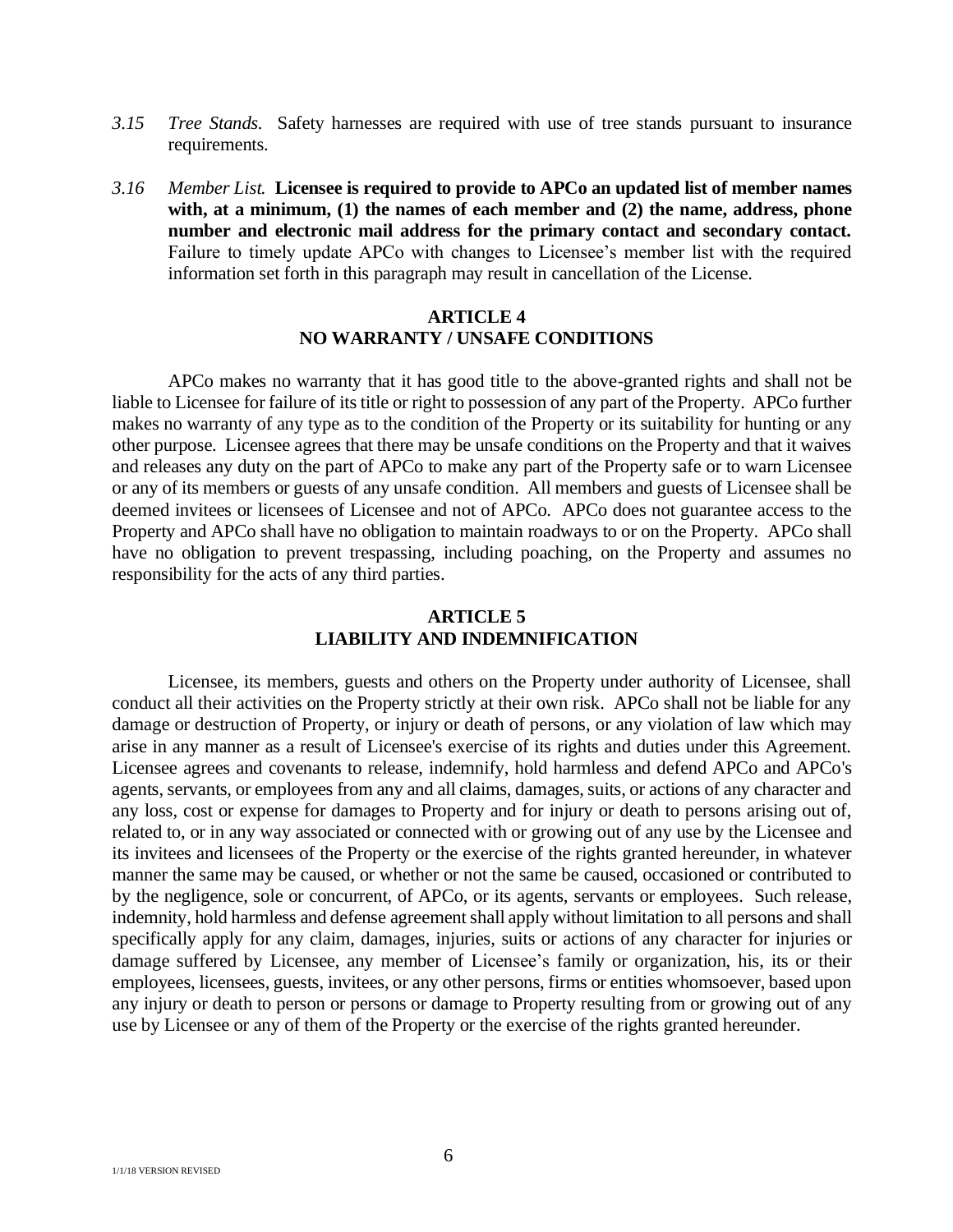This indemnification clause shall be given effect in accordance with its plain meaning and no rule of interpretation shall be given effect as to construe it contrary to the party responsible for its drafting. This indemnification shall survive the expiration or earlier termination of this Agreement.

**Hazardous Materials**. During the term of this Agreement, Licensee agrees and covenants not to treat, store, handle, locate on, discharge from or dispose on the Property, any Hazardous Materials. As used herein, the term "**Hazardous Materials**" includes, without limitation, any asbestos, urea formaldehyde foam insulation, flammable explosives, radioactive materials, hazardous materials, hazardous wastes, hazardous or toxic substances, or related or unrelated substances or materials defined, regulated, controlled, limited or prohibited in the Comprehensive Environmental Response Compensation and Liability Act of 1980 ("CERCLA") (42 U.S.C. Sections 9601, *et seq.*), the Hazardous Materials Transportation Act (49 U.S.C. Sections 1801, *et seq.*), the Resource Conservation and Recovery Act ("RCRA") (42 U.S.C. Sections 6901, *et seq.*), the Clean Water Act (33 U.S.C. Sections 1251, *et seq.*), the Clean Air Act (42 U.S.C. Sections 7401, *et seq.*), the Toxic Substances Control Act (15 U.S.C. Sections 2601, *et seq.*), each such Act as amended from time to time, and in the rules and regulations adopted and publications promulgated pursuant thereto, or in any other federal, state or local environmental law, ordinance, rule, or regulation now or hereafter in effect.

The Licensee agrees to and does hereby indemnify and hold APCo harmless from all loss, cost, damage, claim and expense incurred by APCo on account of the violation of the agreements and covenants set forth in this Article 5. This indemnification shall survive the expiration or any termination of this Agreement with respects to actions of the Licensee, its members, guest(s), and others on the Property under the authority of the Licensee.

The provisions of this article shall survive either the expiration or the termination of this Agreement for any reason whatsoever, and shall inure to the benefit of APCo while any possible legal liability exists.

#### **ARTICLE 6 INSURANCE**

- *6.01 Coverage.* APCo shall maintain comprehensive general liability insurance to protect APCo from claims arising out of or resulting from Licensee's activities under this Agreement, or the activities of anyone for whose acts Licensee may be liable. Licensee shall be responsible for the annual insurance premium for the term of this Agreement. APCo shall provide Licensee a written invoice annually for the premium which said premium shall be due to APCo within thirty (30) days of receipt of the said invoice. Licensee shall not be entitled to a refund for any premium paid upon expiration or termination of this Agreement. Nothing herein should be interpreted to require APCo to purchase insurance providing coverage to the Licensee or anyone other than APCo. The Licensees shall be responsible for their own insurance coverage.
- *6.02 Survival.* The provisions of this article shall survive either the expiration or the termination of this Agreement for any reason whatsoever, and shall inure to the benefit of APCo while any possible legal liability exists.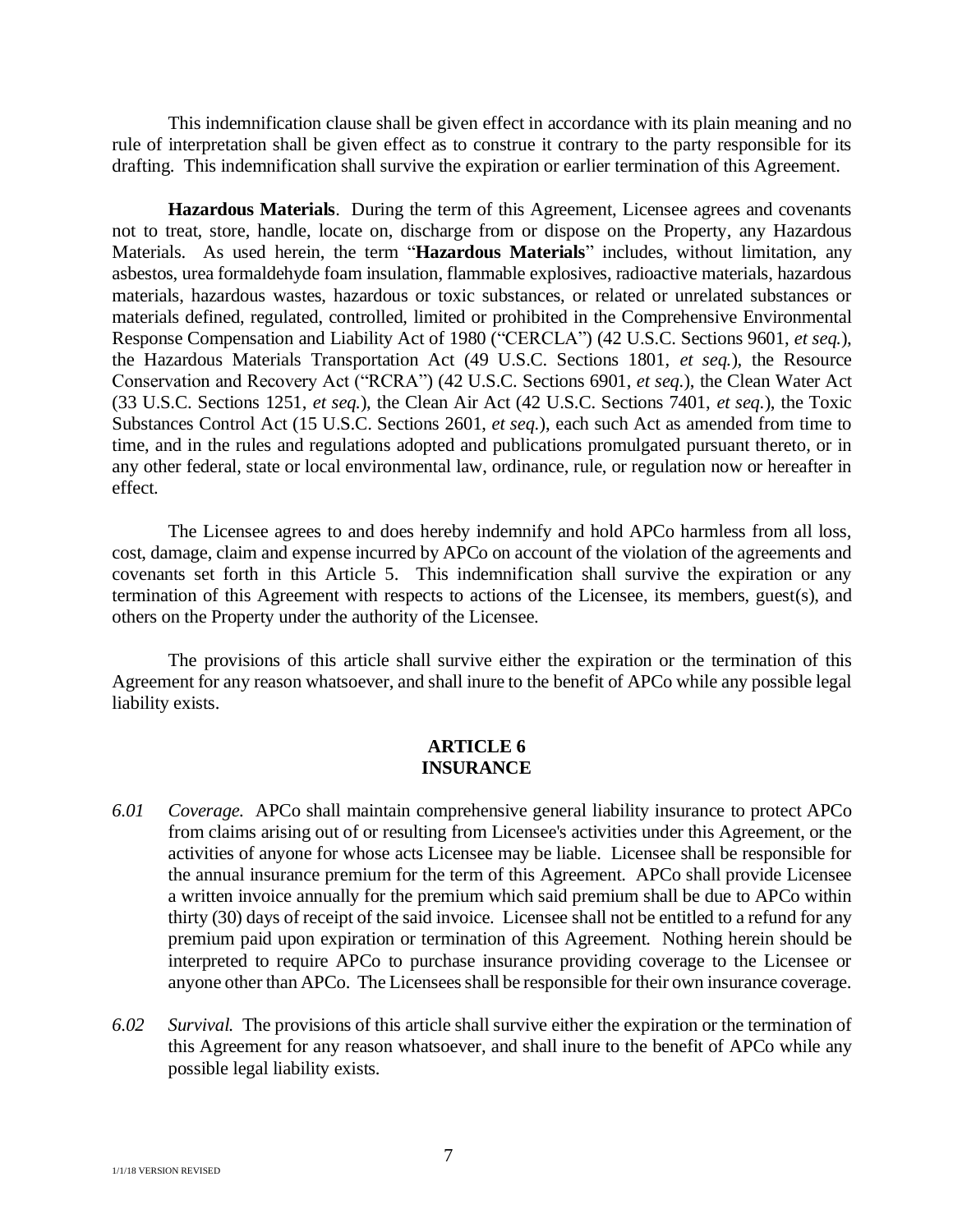### **ARTICLE 7 LICENSE FEE**

*7.01 Payment*. During the Initial Term (as defined in Article 8 herein), Licensee shall pay annual license fees under this agreement in accordance with the following schedule: **Dollars (\$\_\_\_\_\_)** in advance, no later than **June 1** each year this agreement remains in effect.

Licensee shall pay all annual license fees due hereunder to APCo at the address specified in Paragraph 11.05 hereof.

- *7.02 Adjustment*. Adjustments to the total annual license fee may occur as follows:
	- (a) In the event the license granted herein is renewed one or more times pursuant to Article 8 of this Agreement, the annual license fee for the renewal term shall be increased by the higher of a ten percent (10%) from the annual rate applied to the prior term or to a minimum dollar per acre price set by APCo, whichever is higher.
	- (b) Licensee recognizes that the area determination of **\_\_\_\_\_** acres is an estimate. APCo reserves the right to make more accurate determinations of area at any time during the term of this Agreement, and subsequent annual fee payments shall be based on such new determination of area. APCo shall make no adjustment to the annual fee payments which Licensee made prior to any such new area determination.
	- (c) By mutual agreement of the parties, additional lands may be added to this Agreement and become part of the Property for all purposes of the Agreement, or lands may be withdrawn from the property under the Agreement. Should any such additions or withdrawals be made, a revised **Exhibit "A"** shall be attached hereto showing (1) the lands originally subject to the Agreement; (2) any additions or withdrawals therefrom; and (3) the effective dates of any such changes. Annual payments for years following such additions or withdrawals may be adjusted commencing with the annual anniversary date immediately following such addition or withdrawal.

# **ARTICLE 8 TERM**

- *8.01 Initial Term*. This Agreement shall remain in force for **Five (5) years** or until cancelled by either party in accordance with the termination clause.
- *8.02 Renewal*. This Agreement shall be renewable only upon a written request made by Licensee to APCo at least sixty (60) days prior to the expiration date of the Agreement, and written approval of such renewal request, in letter form, by APCo to Licensee. APCo's approval may be given or withheld by APCo in its sole discretion.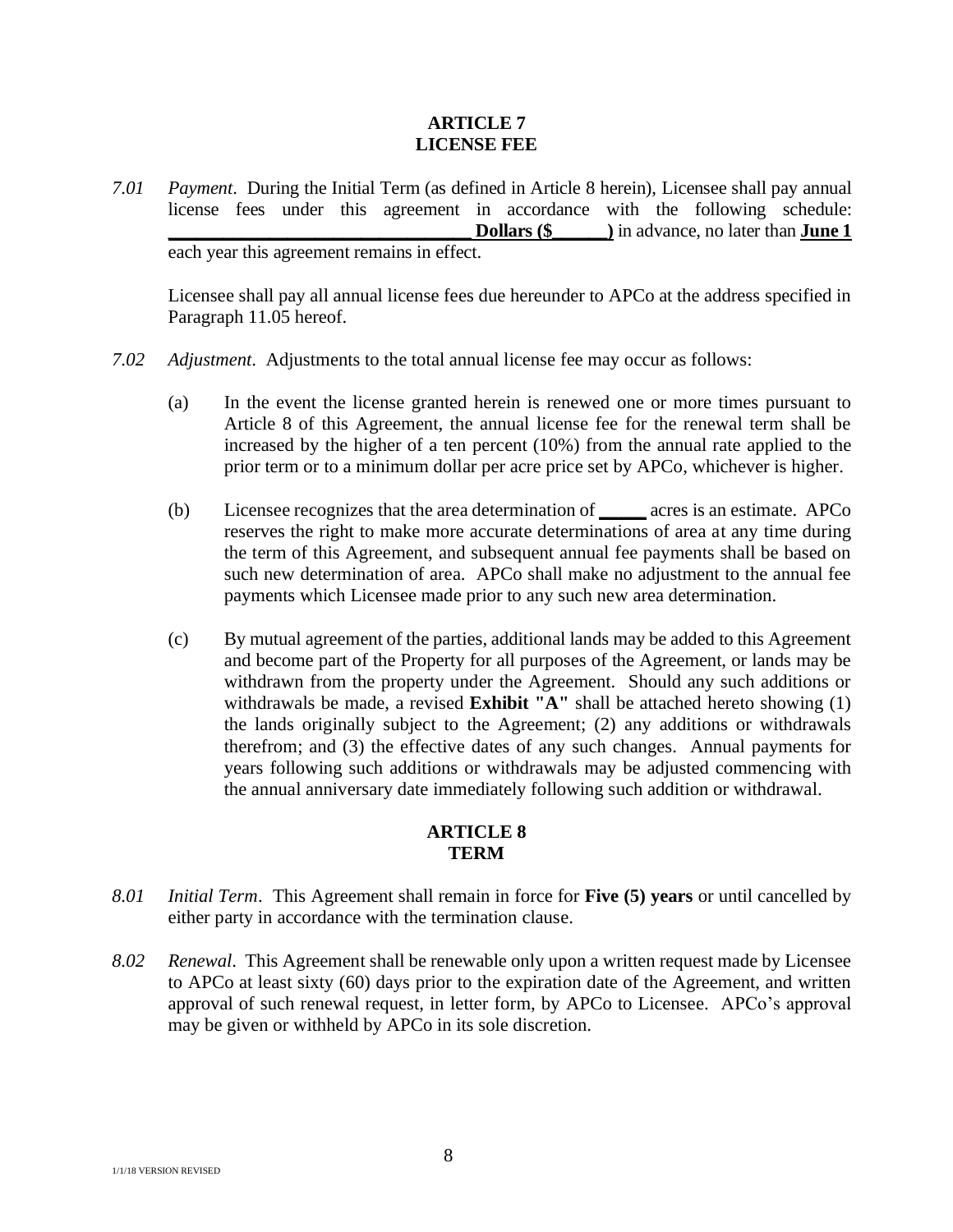#### **ARTICLE 9 TERMINATION**

- *9.01 Termination*. This Agreement may be terminated thirty (30) days upon posting notice in the mail, both without cause and for cause of failure of Licensee to perform under any of its obligations hereunder. In the event of such cancellation for cause, all prepaid license fees shall be forfeited by Licensee as liquidated damages. Failure of APCo to so cancel this Agreement for cause in any instance of nonperformance by Licensee shall not impair APCo's right to so cancel for cause in any other instance of nonperformance by Licensee.
- *9.02 Obligations of APCo Upon Termination*. Upon termination of this Agreement by APCo without cause or as a result of any disposition of the Property under Paragraph 2.02 hereof, APCo shall reimburse Licensee a pro-rata share of the annual license fee payment for the year during which such termination occurs. The amount of reimbursement by APCo shall be determined by multiplying the total annual payment for the year of termination by a fraction whose denominator is 12 and whose numerator is the number of months remaining in said year after the date of termination and subtracting from that figures any amounts owed to APCo under the terms of this Agreement including, but not limited to any amounts owing under Section 6.01 or Section 9.03(a) of this Agreement.
- *9.03 Obligations of Licensee Upon Termination*.
	- (a) Upon termination for any reason hereunder, Licensee shall not be required to make annual payments for the remaining years of the term of this Agreement
	- (b) Upon termination or expiration of this Agreement, Licensee shall repair any damage to the Property caused by its activities (normal wear and tear excepted), remove all signs or barriers which it was permitted to erect hereunder, and promptly vacate the Property. If Licensee fails to make any necessary repairs or remove signs or barriers as required above, APCo may make such repairs or remove such signs or barriers at the expense of Licensee. Upon termination or expiration of this Agreement, Licensee also shall deliver to APCo peaceable possession of the Property.

### **ARTICLE 10 ADDITIONAL TERMS**

*10.01 Not applicable.*

# **ARTICLE 11 GENERAL PROVISIONS**

*11.01 Assignment.* Licensee shall not assign or in any manner transfer this Agreement or any interest or benefit herein. Each and every transfer or assignment of this Agreement, or any interest or benefit therein, shall be null and void, unless the written consent of APCo be first obtained thereto. APCo may refuse to consent to any assignment or transfer of this Agreement without regard to any reasonable commercial standards. Consent by APCo to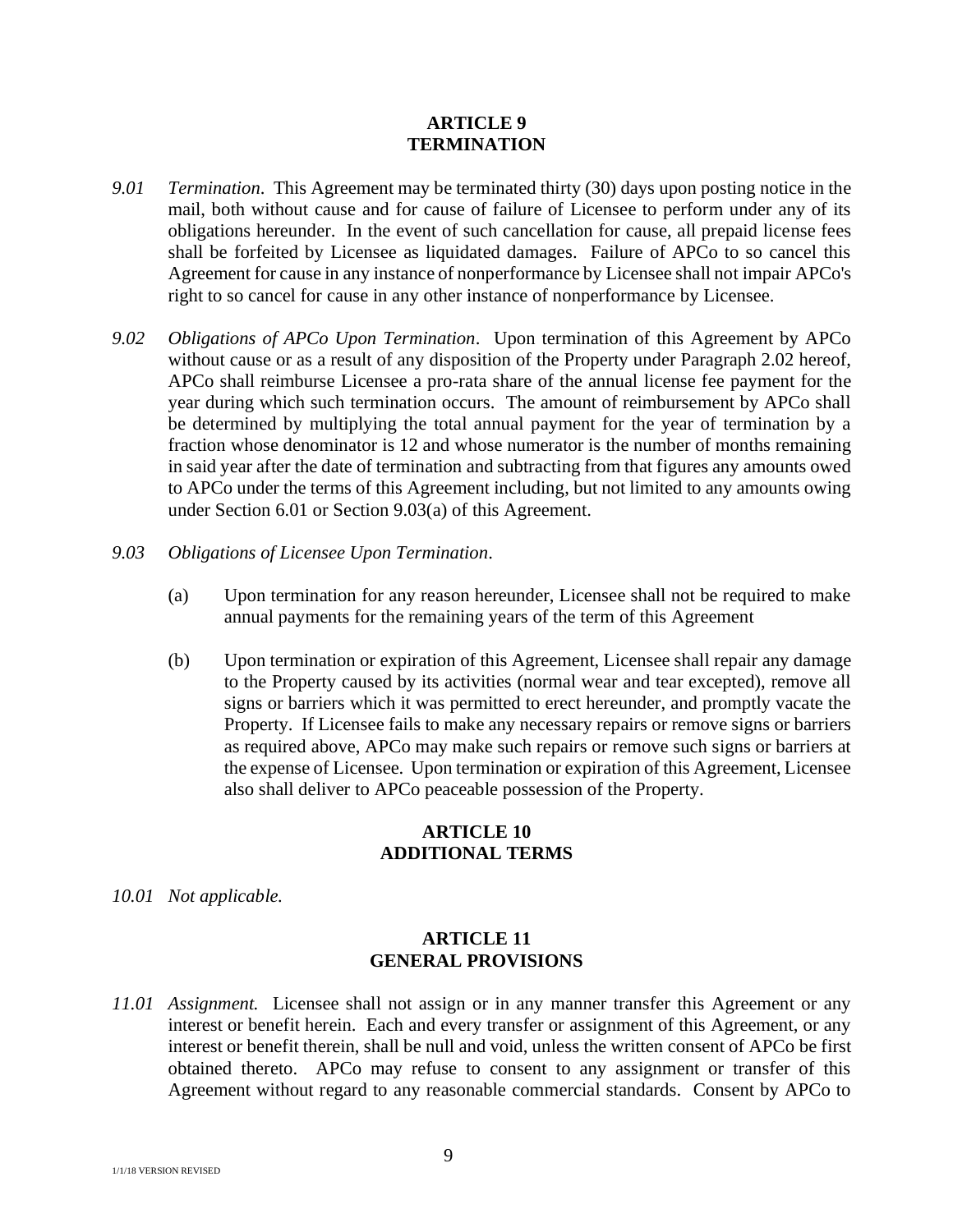any assignment or transfer of interest under this Agreement shall not constitute a release, waiver, or consent to any other assignment, or any part thereof.

- *11.02 Nonwaiver.* No failure of either party to exercise any power given hereunder or to insist upon strict performance of any provision of this Agreement and no custom or practice at variance with the terms hereof shall waive, affect, or diminish any right of such party thereafter to demand strict compliance with the terms hereof.
- *11.03 Attorneys Fees.* Licensee agrees to pay all reasonable costs, attorney's fees and expenses that shall be incurred by APCo in enforcing the terms of this Agreement, including, but not limited to, the collection of payments required hereunder.
- *11.04 Governing Law.* This Agreement shall be governed by and interpreted under the laws of the state in which the Property is located.
- *11.05 Notices.* All notices under this Agreement shall be served at or sent to each party at the following physical addresses or electronic mail addresses:

## **If to APCo: If to Licensee:**

| Alabama Power Company             |  |
|-----------------------------------|--|
| Corporate Real Estate             |  |
| 600 North 18 <sup>th</sup> Street |  |
| <b>BIN 12N-0989</b>               |  |
| Birmingham, Alabama 35203         |  |

Notices delivered in person or via electronic mail shall be effective as of the date of actual delivery. Notices to be mailed shall be sent by either certified or regular mail, and shall be effective as of the date of receipt by addressee.

- *11.06 Headings.* Headings herein are inserted for the convenience of reference only and shall have no application in the interpretation or construction of this Agreement. The language of each article shall be fully controlling.
- *11.07 Partial Invalidity.* If any of the provisions of this Agreement shall be held void or unenforceable, the other provisions shall survive and remain in full force and effect.
- *11.08 Integration.* This Agreement, together with its Exhibit "A", which is made an integral part hereof, represents the entire understanding of the parties hereto with respect to the subject matter hereof, supersedes all prior written or oral agreements, and shall not be modified except by a subsequent written agreement duly executed by the parties.
- *11.09* As a material part of the consideration for the execution of this Agreement, Licensee stipulates that this Agreement is made and accepted: (1) without representation or warranties of any kind on the part of APCo as to the suitability to the purposes for which it is granted; and (2) expressly subject to Licensee's acknowledgment of APCo's ownership, of the